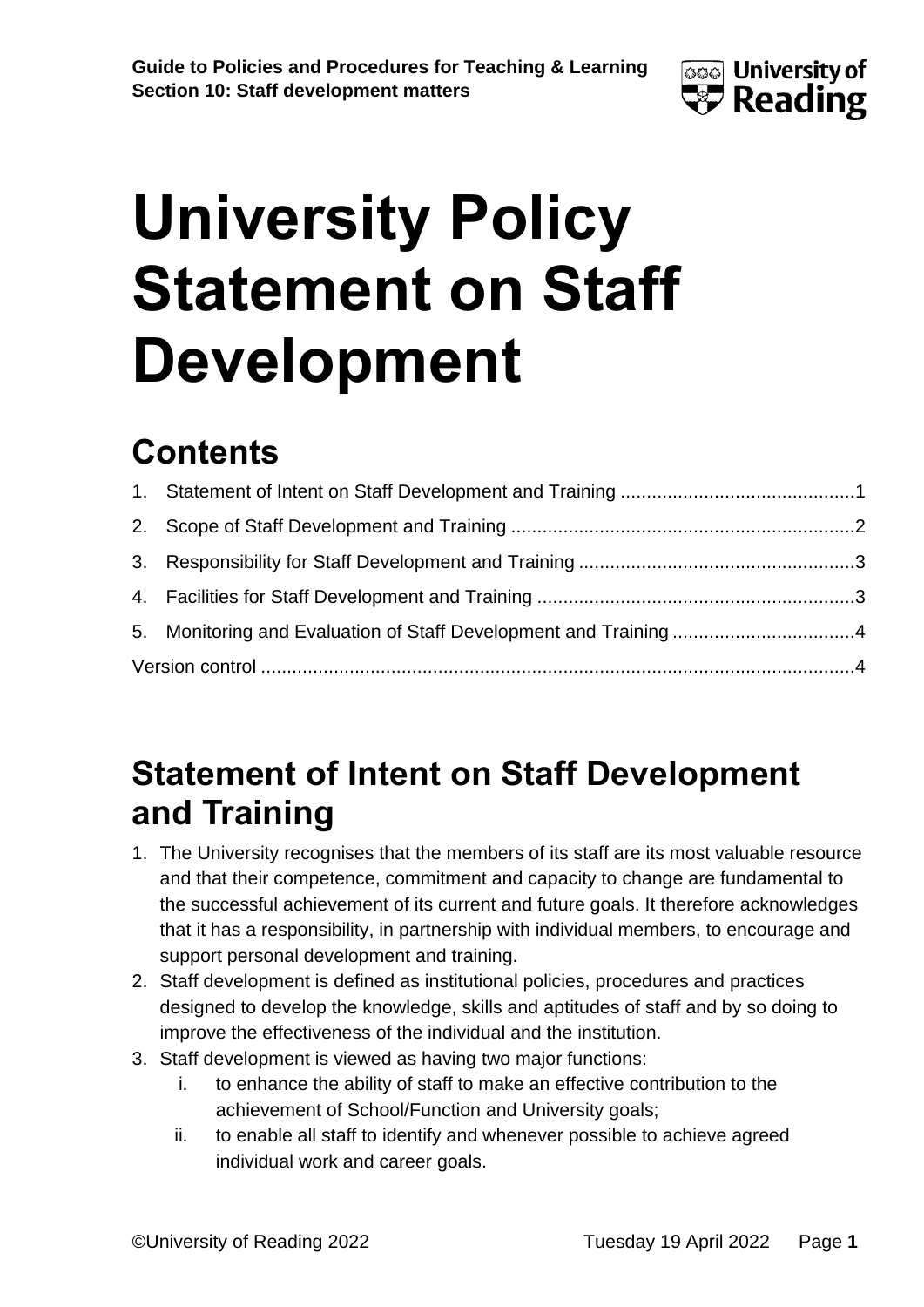#### <span id="page-1-0"></span>**Scope of Staff Development and Training**

- 4. The University seeks to establish the means by which all staff might identify and fulfil their training needs. It recognises that the efficient and effective functioning of the institution depends to a significant extent on its support and provision of staff development activities for all staff at all levels.
- 5. The University will seek, through identified budgets, to encourage and support staff to undertake courses and programmes which are relevant to their individual work and career needs and those of the University's strategic goals. These include:
	- i. continuing academic and professional development
	- ii. development/training in areas related to the strategic and organisational needs of the University
	- iii. management training for staff holding positions of managerial responsibility
	- iv. training activities designed to help staff to work effectively in the context of current and future changes.
- 6. In particular, the University recognises that it has a responsibility to respond to those needs identified and agreed through the Performance and Development Review process and to encourage the agreement of general and individual development plans for staff arising from such reviews.
- 7. Staff development programmes will seek to expand the range of skills and knowledge available to staff to help them succeed in their increasingly complex and demanding roles. Typically, programmes will include:
	- i. The potential of communication and information technology in teaching and learning
	- ii. Management development skills
	- iii. Enhancement of good practice in teaching and learning including assessment
	- iv. Developing skills to support students
	- v. Access and participation
	- vi. Support for research and enterprise activities
	- vii. Programmes specifically aimed at administrative, technical, secretarial and support staff development
	- viii. Equal Opportunities and Disability awareness
	- ix. Career skills development opportunities
	- x. The opportunity for academic staff to gain recognition of teaching skills through accredited courses and continuing professional development activities.
- 8. The University appreciates that a larger cross-section of staff (including postgraduate students) than those traditionally classed as 'academic' are involved in student teaching and learning and as such should have access to appropriate training programmes.
- 9. The University is committed to staff training and development opportunities being available to part-time and staff on fixed term contracts and will undertake to make provision for this in training programmes.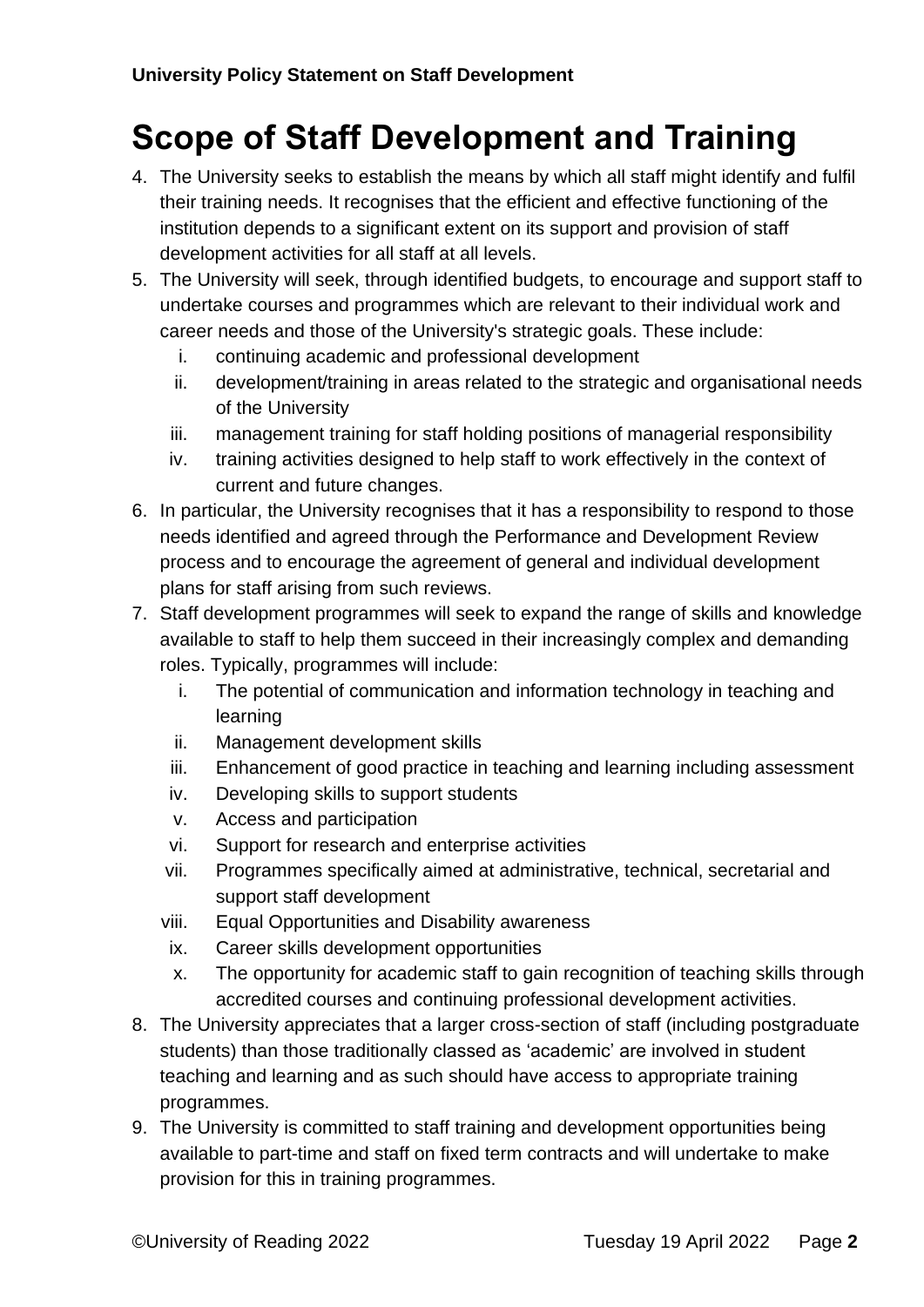#### <span id="page-2-0"></span>**Responsibility for Staff Development and Training**

- 10.Staff development is most effective when the individual assumes responsibility for initiating their own development. However, staff development is also seen as a direct line management responsibility of each Head of School/Function. This includes the provision of reasonable time and resources.
- 11.All Heads of School/Function have a managerial responsibility to assist their staff to develop their performance and effectiveness. The development of individual potential and career advancement is inevitably linked with the aims and objectives of the School or Function. Staff development activities at School/Office level should be actively encouraged and supported. These may take the form of courses, peer discussion, School workshops, conferences, self learning, training by other staff, technical skills updating, rotation of duties, secondments, inter-institutional collaboration, portfolio development etc. All requests by staff for participation in centralised or external staff development activities should be carefully considered, and where these are deemed appropriate for individual and institutional development, support should be given.
- 12.In each Session, Heads of School or Function will be responsible for identifying within their School/Function consumable budgets a minimum level of expenditure to be devoted to staff training.

## <span id="page-2-1"></span>**Facilities for Staff Development and Training**

- 13.The University offers facilities for staff development through People Development and through the Centre for Quality Support and Development (CQSD).
- 14.People Development and CQSD will ensure provision of:
	- an annual, and annually reviewed, programme of short courses, seminars and other activities;
	- widespread dissemination of information on training and development opportunities and events;
	- appropriate induction and development programmes for newly appointed members of staff, tailored to the agreed needs of individuals and to such contractual requirements as are laid down by the University;
	- advice and guidance on other training provision;
	- a loan service for training resources through CQSD holdings;
	- a consultancy service for Schools/Functions working to organise their own specific training and development programmes.
- 15.Where relevant training is not available within the University, staff will be encouraged to undertake agreed training provided externally.